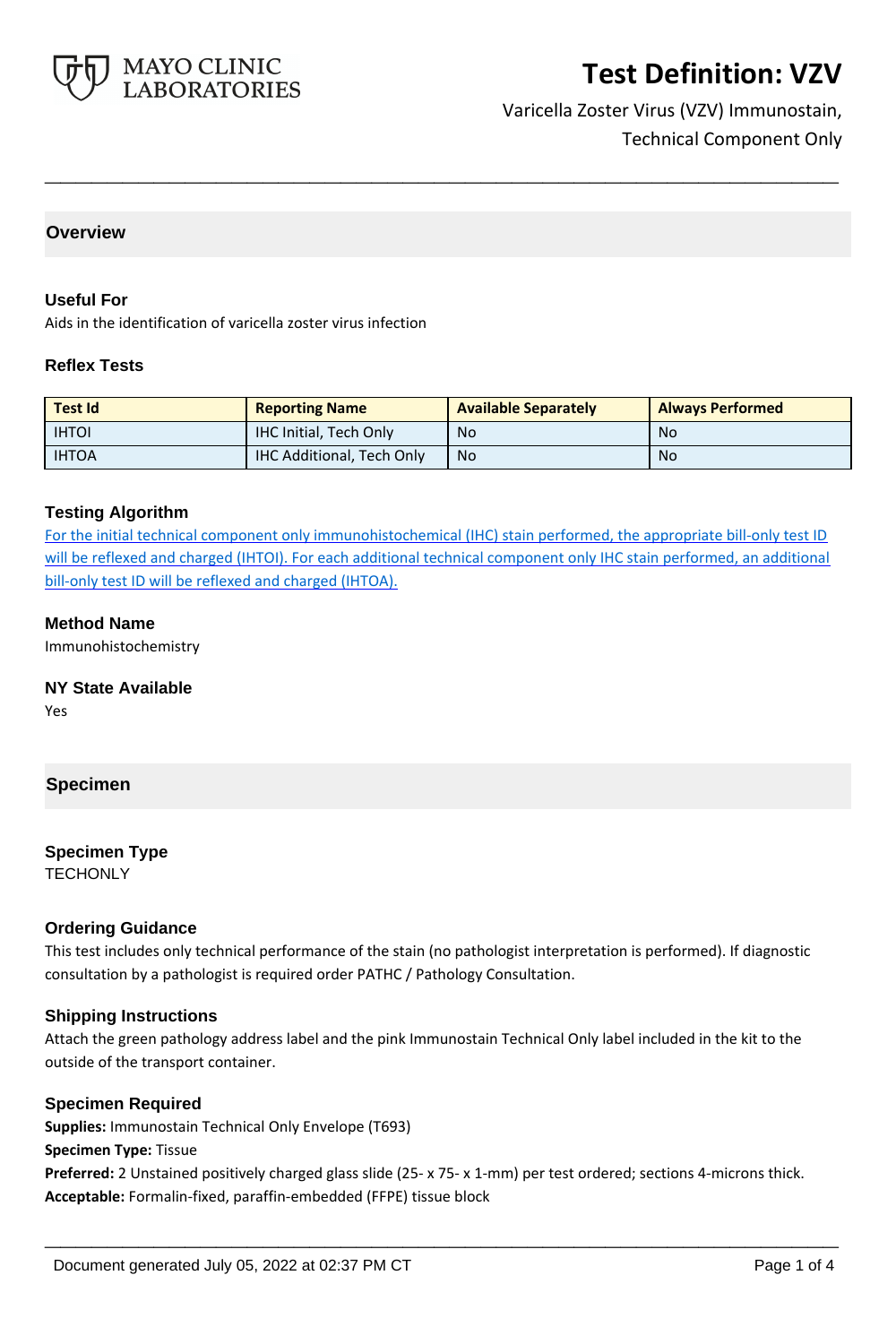

## Varicella Zoster Virus (VZV) Immunostain, Technical Component Only

#### **Digital Image Access**

Mayo Clinic is preparing to migrate to a new slide scanning solution and will need to temporarily suspend digital imaging for tech-only IHC/ISH orders received after June 17. We will send a follow-up notification by September 1st indicating when digital imaging resumes. We appreciate your patience as we improve our digital imaging solution.

**\_\_\_\_\_\_\_\_\_\_\_\_\_\_\_\_\_\_\_\_\_\_\_\_\_\_\_\_\_\_\_\_\_\_\_\_\_\_\_\_\_\_\_\_\_\_\_\_\_\_\_**

#### **Forms**

If not ordering electronically, complete, print, and send a *Immunohistochemical (IHC)/In Situ Hybridization (ISH) Stains* [Request](https://www.mayocliniclabs.com/it-mmfiles/ihc-and-ish-stain-request-form-mc0767-09a.pdf) (T763) with the specimen.

### **Reject Due To**

| Tissue/Slides | Wet/frozen tissue           |  |
|---------------|-----------------------------|--|
|               | <b>Cytology smears</b>      |  |
|               | Nonformalin fixed tissue    |  |
|               | Nonparaffin embedded tissue |  |
|               | Noncharged slides           |  |
|               | ProbeOn slides              |  |

#### **Specimen Stability Information**

| <b>Specimen Type</b> | <b>Temperature</b>  | <b>Time</b> | <b>Special Container</b> |
|----------------------|---------------------|-------------|--------------------------|
| <b>TECHONLY</b>      | Ambient (preferred) |             |                          |
|                      | Refrigerated        |             |                          |

### **Clinical & Interpretive**

#### **Clinical Information**

Varicella zoster virus (VZV) is a member of the herpes virus family and is the etiological agent for varicella (chicken pox) and herpes zoster (shingles). The immunostain for VZV uses a cocktail of antibodies that recognizes several glycoproteins, the nucleocapsid protein, and the immediate early protein of the virus.

#### **Interpretation**

This test includes only technical performance of the stain (no pathologist interpretation is performed). Mayo Clinic cannot provide an interpretation of tech only stains outside the context of a pathology consultation. If an interpretation is needed, refer to PATHC / Pathology Consultation for a full diagnostic evaluation or second opinion of the case. All material associated with the case is required. Additional specific stains may be requested as part of the pathology consultation, and will be performed as necessary at the discretion of the Mayo pathologist.

The positive and negative controls are verified as showing appropriate immunoreactivity and documentation is retained at Mayo Clinic Rochester. If a control tissue is not included on the slide, a scanned image of the relevant quality control tissue is available upon request. Contact 855-516-8404.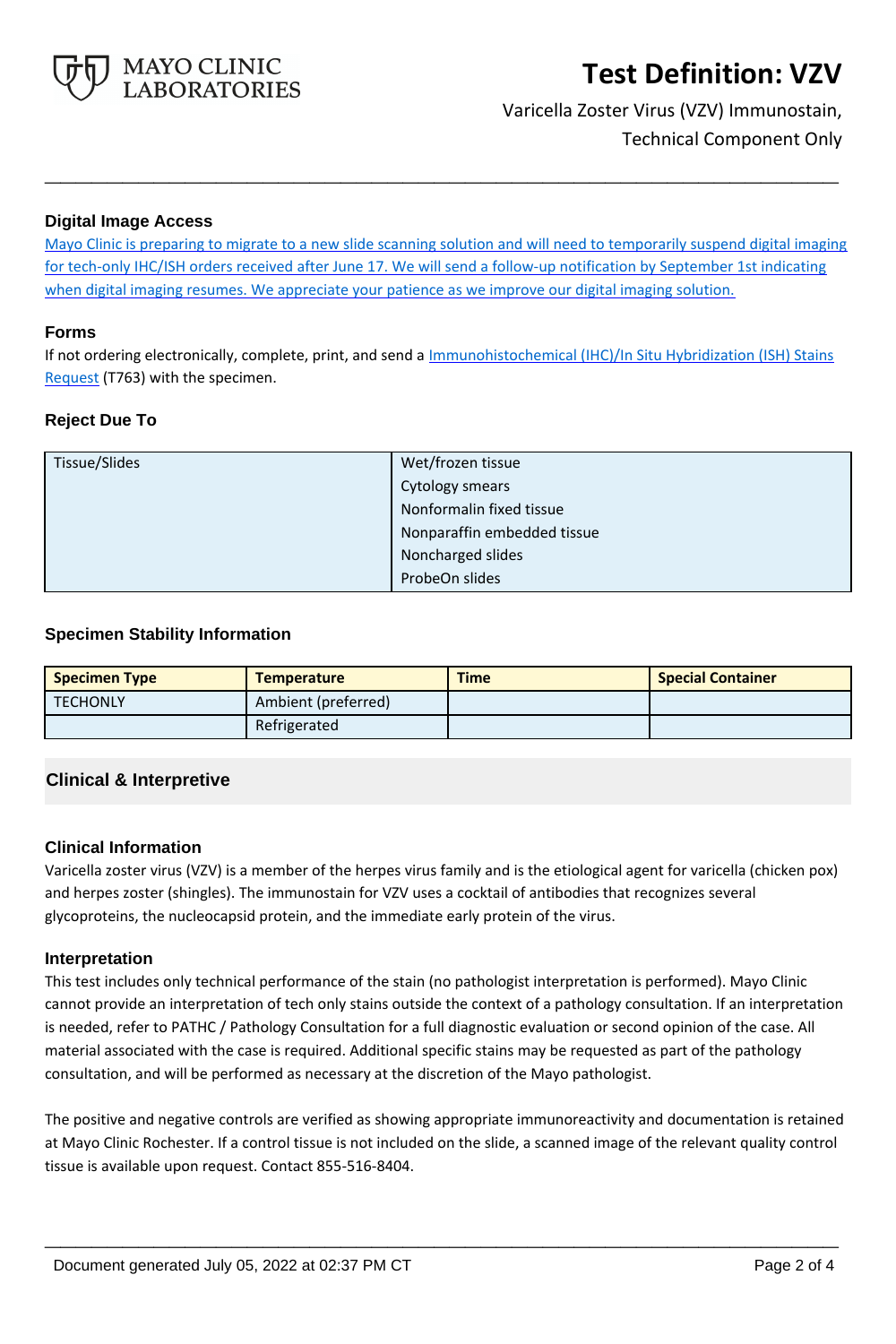

## Varicella Zoster Virus (VZV) Immunostain, Technical Component Only

Interpretation of this test should be performed in the context of the patient's clinical history and other diagnostic tests by a qualified pathologist.

**\_\_\_\_\_\_\_\_\_\_\_\_\_\_\_\_\_\_\_\_\_\_\_\_\_\_\_\_\_\_\_\_\_\_\_\_\_\_\_\_\_\_\_\_\_\_\_\_\_\_\_**

#### **Cautions**

Age of a cut paraffin section can affect immunoreactivity. Stability thresholds vary widely among published literature and are antigen-dependent. Best practice is for paraffin sections to be cut within 6 weeks.

#### **Clinical Reference**

1. Arvin AM: Varicella zoster virus. In Fields Virology. Vol 2. Fourth edition, Edited by DM Knipe, PM Howely. Philadelphia, Lippincott Williams and Wilkins, 2001, pp 2731-2767

2. Gilden DH, Kleinschmidt-DeMasters BK, LaGuardia JJ, et al: Neurologic complications of the reactivation of varicella-zoster virus. N Engl J Med 2000 Mar 2;342(9):635-645

3. Nikkels AF, Debrus S, Sadzot-Delvaux C, et al: Comparative immunohistochemical study of herpes simplex and varicella-zoster infections. Virchows Arch A Pathol Anat Histopathol 1993;422(2):121-126

### **Performance**

#### **Method Description**

Immunohistochemistry on sections of paraffin-embedded tissue.(Unpublished Mayo method)

#### **PDF Report**

No

## **Day(s) Performed**

Monday through Friday

### **Report Available**

1 to 3 days

#### **Specimen Retention Time**

Until staining is complete.

#### **Performing Laboratory Location**

Rochester

### **Fees & Codes**

#### **Fees**

- Authorized users can sign in to [Test Prices](https://www.mayocliniclabs.com/customer-service/client-price-lookup/index.html?unit_code=VZV) for detailed fee information.
- Clients without access to Test Prices can contact [Customer Service](http://www.mayocliniclabs.com/customer-service/contacts.html) 24 hours a day, seven days a week.
- **Prospective clients should contact their Regional Manager. For assistance, contact [Customer Service.](http://www.mayocliniclabs.com/customer-service/contacts.html)**